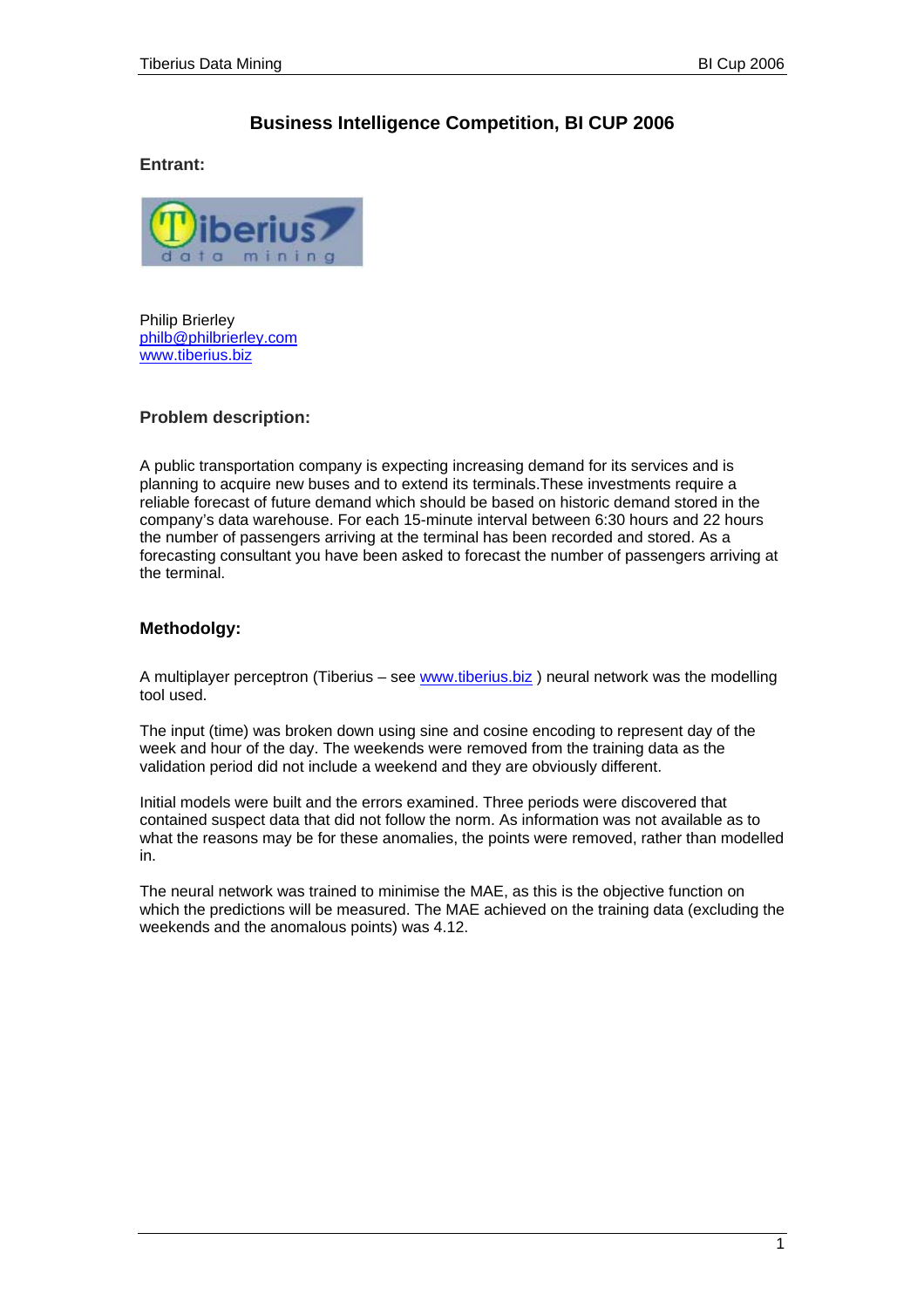## **The Suspect Periods:**



1) – there was no demand from 17:30 to 18:15 on Monday 21<sup>st</sup> March, and significantly reduced demand at 18:30. There will be a valid explanation for this, but the data cannot be used unless the reason is known and can be predicted in the future.



2) No demand at 17:30 on Thursday  $17<sup>th</sup>$  March.